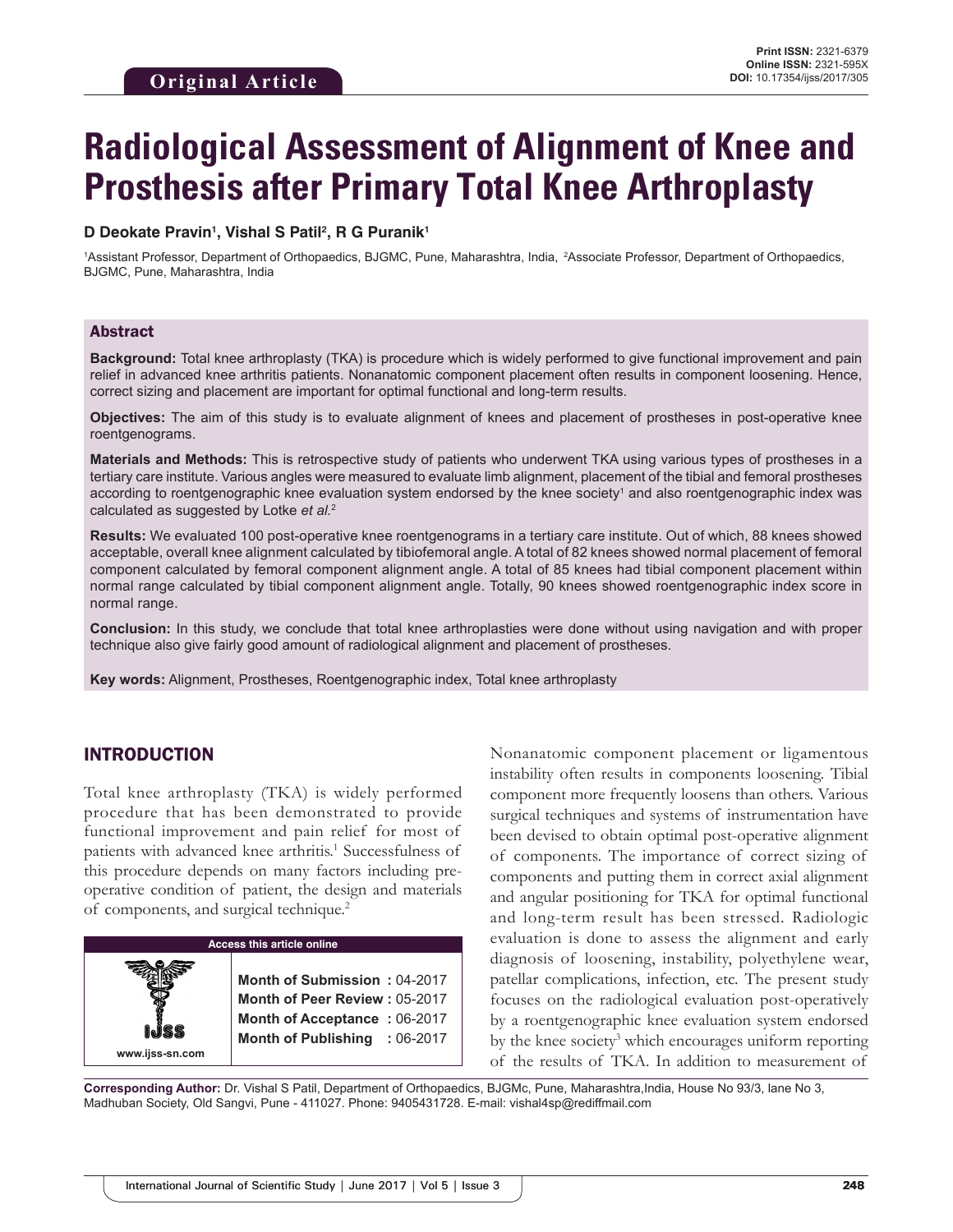knee alignment and component position, the system has a numerical score for the prosthetic interface that assesses the quality of fixation.

#### **Aims and Objectives**

The aim of this study is to evaluate alignment of knees and placement of prostheses in post-operative roentgenograms.

#### MATERIALS AND METHODS

This is a retrospective study of patients who underwent TKA using various types of prostheses in a tertiary care institute from 2010 to 2016. A total of 100 knees in 62 females and 38 males were included in this study for evaluation. Patients with primary knee osteoarthritis, secondary osteoarthritis with pain, and requiring TKA were included, whereas grossly deformed knees requiring stem extenders and revision TKA were excluded from this study. Informed consent was obtained from each patient. Both anteroposterior and lateral plain radiographs are taken in standing position in post-operative status. All measurements were carried out by trained investigator and radiological parameters were studied. The position of a prosthesis was evaluated by reviewing the initial postoperative roentgenogram and grading it on a previously developed scoring system suggested by Lotke *et al.*<sup>4</sup> (Table1).

Mean values of the angle between the individual axes obtained by taking measurements were used in following statistical analysis.

Roentgenographic index<sup>4</sup> of our patients was calculated and grouped into five groups. The Pearson's correlation coefficient (p) was calculated to measure the significance of the correlation. Statistical significance for all tests was set at *P* < 0.05.

## RESULTS

We studied 100 knees out of which 62 were female and 38 were male. We analyzed overall limb alignment with tibiofemoral angle (δ) (angle between tibial anatomical axis and femoral anatomical axis). A total of 68 knees had normal alignment (Table 2) and 88 knees had alignment from 3° varus to 10° valgus. For the femoral component alignment, there were 82 knees which were having placements within 3° varus/valgus of normal placement and 18 knees which having prosthesis with >3° varus/valgus placement (Table 3). For the tibial component alignment, there were 85 knees with tibial components placement within 3° varus/valgus of normal placement, and 15 knees had prosthesis with  $>3^{\circ}$  varus/valgus placements (Table 4).

On lateral view, the average femoral flexion angle was 6.32 ± 6.80° and average tibial flexion angle (σ) was  $91.56 \pm 3.80^{\circ}$ .

We evaluated postoperative placement of prosthesis radiologically with roentgenographic index as suggested by Lotke *et al.*<sup>1-4</sup> Mean roentgenographic index was  $85.2 \pm 9.32$ . Range was 50 to 100. Around 9 knees had roentgenographic index of 100, i.e., had perfect placement of prosthesis.

| Table 1: Calculation of roentgenographic index |                |
|------------------------------------------------|----------------|
| Roentgenographic index (100 points)            |                |
| Overall alignment (possible 25 points)         |                |
| Neutral±2°                                     | 20             |
| Valgus                                         |                |
| $3-7^\circ$                                    | 25             |
| $8-12^\circ$                                   | 15             |
| $13-20^\circ$                                  | 5              |
| More than 20°                                  | 0              |
| Varus                                          |                |
| $3-7^\circ$                                    | 15             |
| $8-12^\circ$                                   | 5              |
| $13-20^\circ$                                  | 0              |
| Tibial component placement                     |                |
| <b>AP View</b>                                 |                |
| Horizontal                                     | 30             |
| 1-3° varus or valgus                           | 25             |
| 4-6° varus or valgus                           | 20             |
| 7-9° varus or valgus                           | 10             |
| >10° varus or valgus                           | 0              |
| Lateral view                                   |                |
| Horizontal                                     | 10             |
| 0-3° anterior or posterior tilt                | 8              |
| 4-6° anterior or posterior tilt                | 4              |
| 7-9° anterior or posterior tilt                | $\overline{2}$ |
| >10° anterior or posterior tilt                | $\Omega$       |
| Axial placement                                |                |
| Central                                        | 10             |
| Slightly offset                                | 5              |
| Markedly offset                                | 0              |
| Femoral component placement                    |                |
| Valgus                                         | 20             |
| Horizontal                                     |                |
| $1-3^\circ$                                    | 20             |
| $4-6^\circ$                                    | 25             |
| $7-9^\circ$                                    | 15             |
| $10-15^\circ$                                  | 10             |
| $>15^\circ$                                    | 0              |
| Varus                                          |                |
| $1-3^\circ$                                    | 15             |
| $4-6^\circ$                                    | 10             |
| $7-9^\circ$                                    | 5              |
| $>10^{\circ}$                                  | 0              |

#### **Table 2: Tibiofemoral angle**

| Tibiofemoral angle (δ)           | <b>Number of knees</b> |
|----------------------------------|------------------------|
| $>3^\circ$ varus                 | 3                      |
| 3° valgus to 3° varus            | 20                     |
| 4° valgus to 10° valgus (normal) | 68                     |
| 11° valgus to 17° valgus         | 9                      |
| >17° valgus                      | 0                      |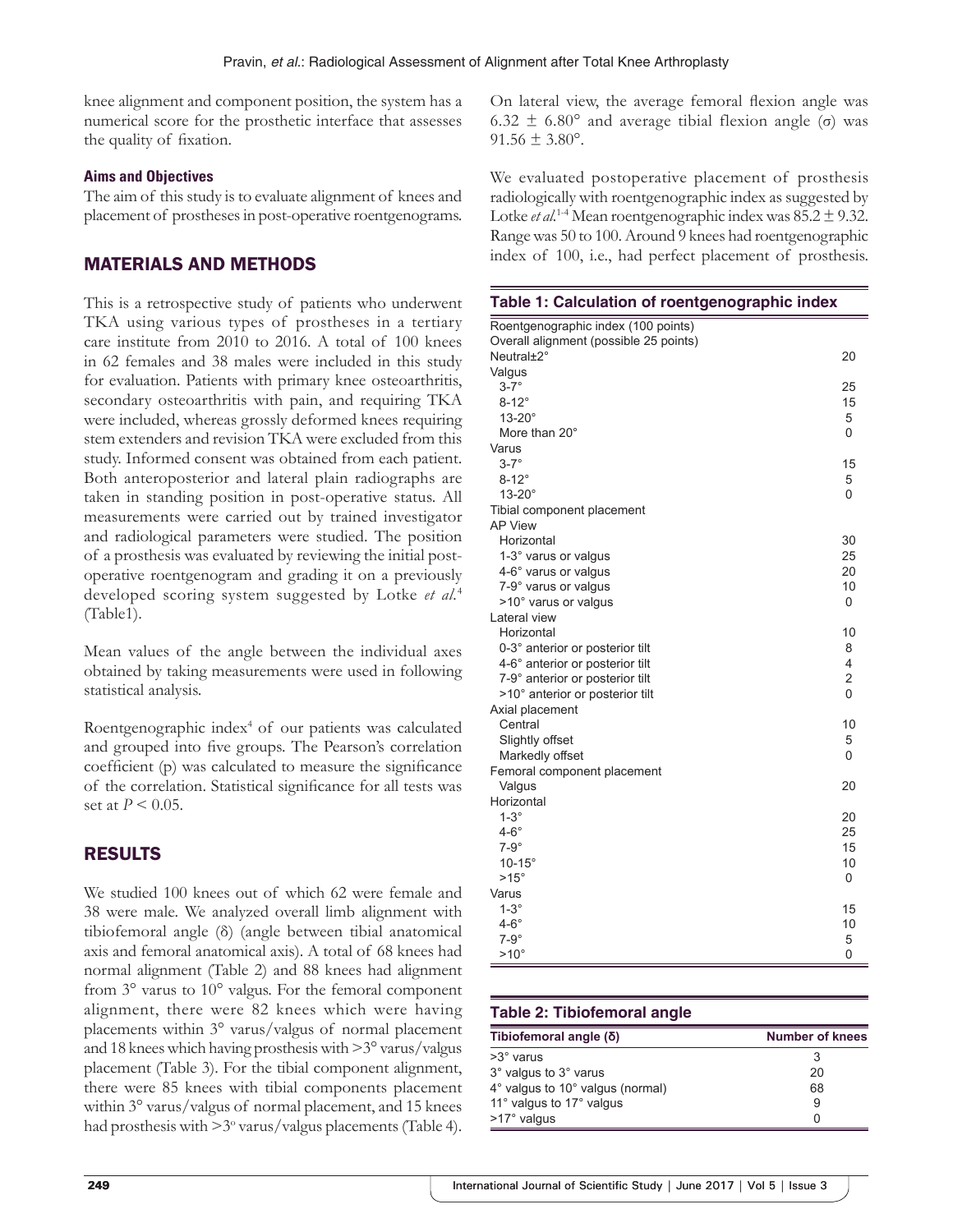A total of 36 knees had index between 90 and 100 while 90 knees had roentgenographic index of >75 (Table 5).

# **DISCUSSION**

Total knee replacement has become a very successful procedure due to improvements in prostheses and surgical techniques. However, malpositioning of components is likely to occur which has got long-term consequences.

Restoration of limb axial alignment affects long-term results of TKA. Many authors have investigated the effect of coronal alignment on implant survival and have suggested tolerable limits of component placement within 3° varus/valgus of ideal placement based on analysis of highest success rates.

In previous studies, Jakobi et al.<sup>5</sup> studied 1133 inner TKAs with post-operative radiographs for alignment. The average tibiofemoral angle (δ) was 5° valgus. On anteroposterior radiographs, femoral alignment (α) was 95°. Mean tibial alignment angle was (β) 93°. Lateral radiographs revealed femoral component flexion of 88°, i.e. γ angle of 2°. Average tibial component flexion angle (σ) measured was 86°.

The radiological follow-up of index TKA with minimum 2 years showed no complete radiolucent lines, and none of the component was radiographically loose as well.

| Table 3: Femoral component alignment angle   |                        |  |
|----------------------------------------------|------------------------|--|
| Femoral component alignment angle $(\alpha)$ | <b>Number of knees</b> |  |
| $\leq 0^\circ$ varus                         | 10                     |  |
| $0^\circ$ -3 $^\circ$ valgus                 | 32                     |  |
| 4°-6° valgus (normal)                        | 35                     |  |
| $7^\circ$ -9 $^\circ$ valgus                 | 15                     |  |
| $>9^\circ$ valgus                            | 8                      |  |

| Table 4: Tibial component alignment angle $(\beta)$ |                        |  |
|-----------------------------------------------------|------------------------|--|
| Tibial component alignment angle $(\beta)$          | <b>Nubmer of knees</b> |  |
| $<87^\circ$                                         | 0                      |  |
| $87^\circ - 89^\circ$                               | 4                      |  |
| 90° (Normal)                                        | 52                     |  |
| $91^\circ - 93^\circ$                               | 29                     |  |
| $>93^\circ$                                         | 15                     |  |

## **Table 5: Roentgenographic index**

| Roentgenographic index | <b>Number of knees</b> |
|------------------------|------------------------|
| $50 - 60$              |                        |
| 61-70                  | 2                      |
| 71-80                  | 18                     |
| 81-90                  | 42                     |
| 91-100                 | 36                     |

Mizu-uchi *et al.*<sup>6</sup> studied total 76 total knee arthroplasties, out of which 39 were done with conventional method and 37 were done with CT-based navigation system. Mean tibial femoral angle was 4.2° valgus. Mean femoral component alignment angle was 88.5°. Mean tibial component alignment angle was 89.7°. Mean femoral component flexion was 85.5°.

As per Lotke *et al.*,<sup>4</sup> normal tibiofemoral alignment is 4-10° valgus and normal femoral component (α) and tibial component (β) alignment angles are 4-6° valgus and 90° (perfect placement), respectively. As per Miza-uchi *et al.,*<sup>6</sup> normal femoral component flexion angle (γ) is 0-7° and tibial component flexion angle  $(\sigma)^6$  is 90°.

In the present study, we studied 100 knees and their radiological analysis pre- and post-operatively in a tertiary care center in India. In 65 knees, normal tibiofemoral angle of 4-10° valgus has been achieved. However, in 87 knees, the alignment was within 3° varus/valgus of normal alignment. Mean alignment was 5° valgus ±5.10. This falls well within recommended range of alignment as described in literature.

We had 35 knees having normal femoral component placement of 4-6° valgus and 82 knees had alignment within 3° varus/valgus of normal alignment. Mean femoral alignment angle ( $\alpha$ ) was 94°  $\pm$  3.92. These findings are in agreement with current literature as well.

We had 52 knees with tibial alignment angle (β) 90° (normal) and 85 knees with alignment within 3° varus/valgus of normal alignment. Mean tibial alignment angle was  $91^{\circ} \pm 2.45$ . These results are well within normal recommended range.

Thus, more than 80 percent TKA having overall alignment, femoral component placement, and tibial component placement in acceptable limits on lateral radiographs.

Mean femoral component flexion angle (γ) was  $6.32^{\circ} \pm 6.80$ , i.e., femoral component flexion was 83.68°. Mean tibial component flexion angle (σ) was  $91.5^{\circ} \pm 3.80$ . Thus, results of our study are comparable with literature above.

There were no radiolucent lines in post-operative radiographs after minimum 1 year follow-up. It suggests proper placement and fixation of prosthesis in a shortterm follow-up.

Lotke *et al.*<sup>4</sup> in 1977 studied 76 TKAs done with geometric TKA. They evaluated position of prosthesis by reviewing initial post-operative radiograph and grading it according to roentgenographic index. Scores on initial post-operative